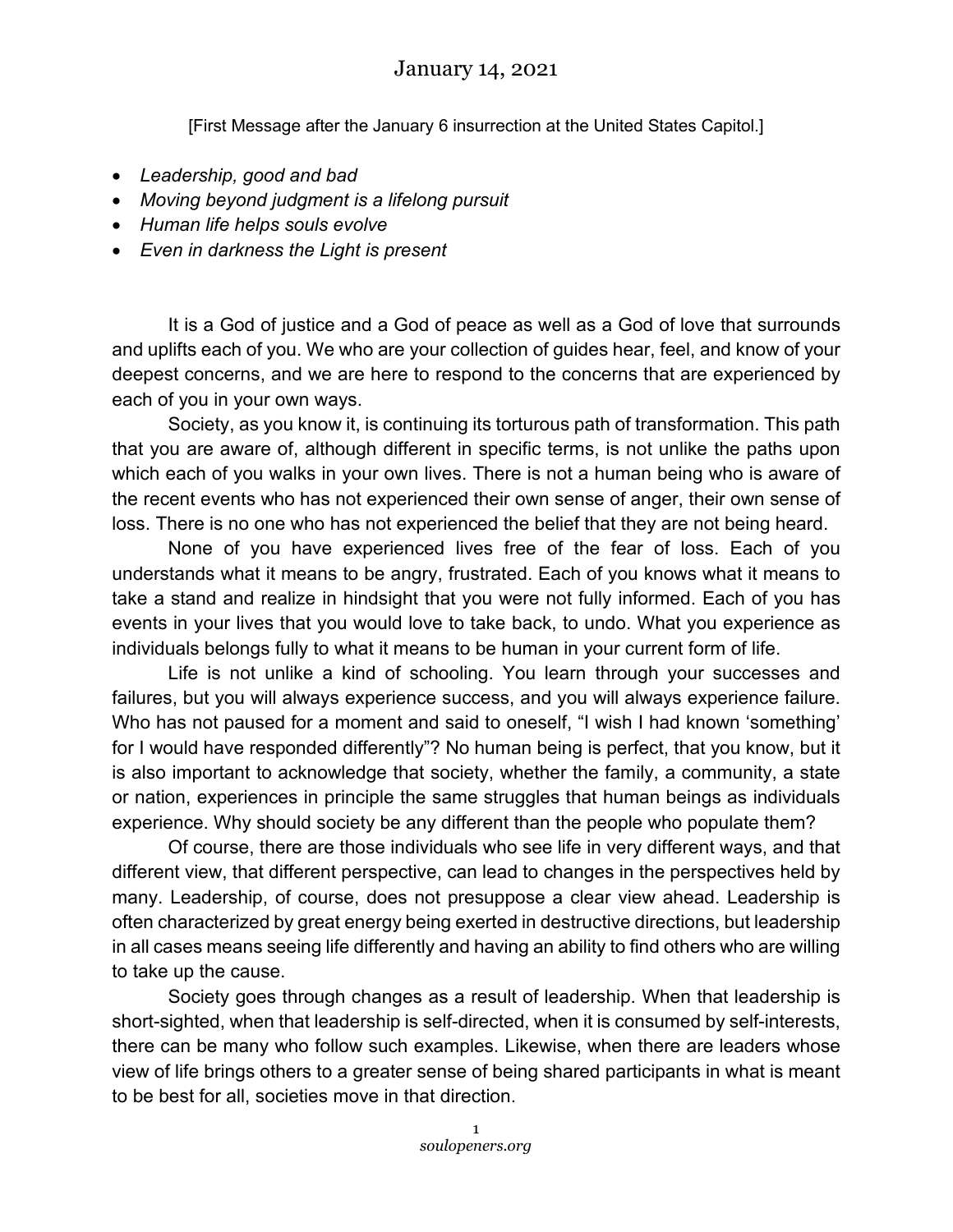The history of spiritual leaders throughout humankind, even long preceding such leaders around whom religions have been built, have had enormous impact centuries earlier than what you know and understand. As long as there have been human beings, there have been leaders, and those leaders have influenced others in ways that are constructive and destructive. The history of human life on earth ultimately becomes a history of what was constructive because it is the constructive energies that are the real light. The destructive energies are in effect the darkness. Darkness never consumes light, but light always breaks through darkness.

When humankind and the countless societies that have evolved are viewed in their totality, there is a clear pathway for what is good and what is loving. Such a pathway is never characterized as a journey with no pain, but rather a journey that accepts the reality of the pain and yet has a vision of the light which exists, flourishes, nourishes, and loves far beyond the pain.

The challenges to your own society are many, all of which carry with them the specter of loss, of frustration, of anger. But these turnings in your path also provide their own opportunities for strength, for inspiration, and for a greater commitment to what is loving, what is affirming, what is respectful, and what honors others. Understanding that the curve of this path leads inexorably into a full recognition of God's power does not take away from the pain, the anger, the loss that may be experienced within the short view of spiritual growth.

It is so easy at times like this to find justifiable grounds for judging others—judging behavior, judging words, judging attitudes. It is, so to speak, the low hanging fruit. When there is so much fear of loss, it is easy to see and feel the anger. The tendency for all is to recognize what is seen to be inappropriate and unhealthy as being a kind of total view, but such is not the case. You cannot be expected, much as you may wish, to find ways of placing yourselves in the shoes of another. That is impossible. You cannot live the life another has lived. You cannot experience what another has experienced, but despite your inability to place yourselves somehow in the lives of others, you can still be committed to that recognition that for all people, the layers of another's life are countless and invisible.

We ask you so often to avoid judgment. It is that judgment that is the easiest response to what is observed or experienced. Such judgment is also part of the experience of being human. It is not something to be ashamed of or to feel guilty about but to accept that such judgment is an understandable part of living the lives you live. We don't, therefore, ask you to deny the judgment but rather through the heart to see beyond it.

Finding success in going beyond judgment is a lifelong pursuit. It is a pursuit of your own souls. Your soul, your individual spiritual identity, is not perfect. It is not one hundred percent love. Your soul is in the process of being loving, recognizing its goal of becoming love. Your soul evolves, but for that growth to occur, it must share in your experience of being human. The soul is that spark of God within, but it is only a spark. It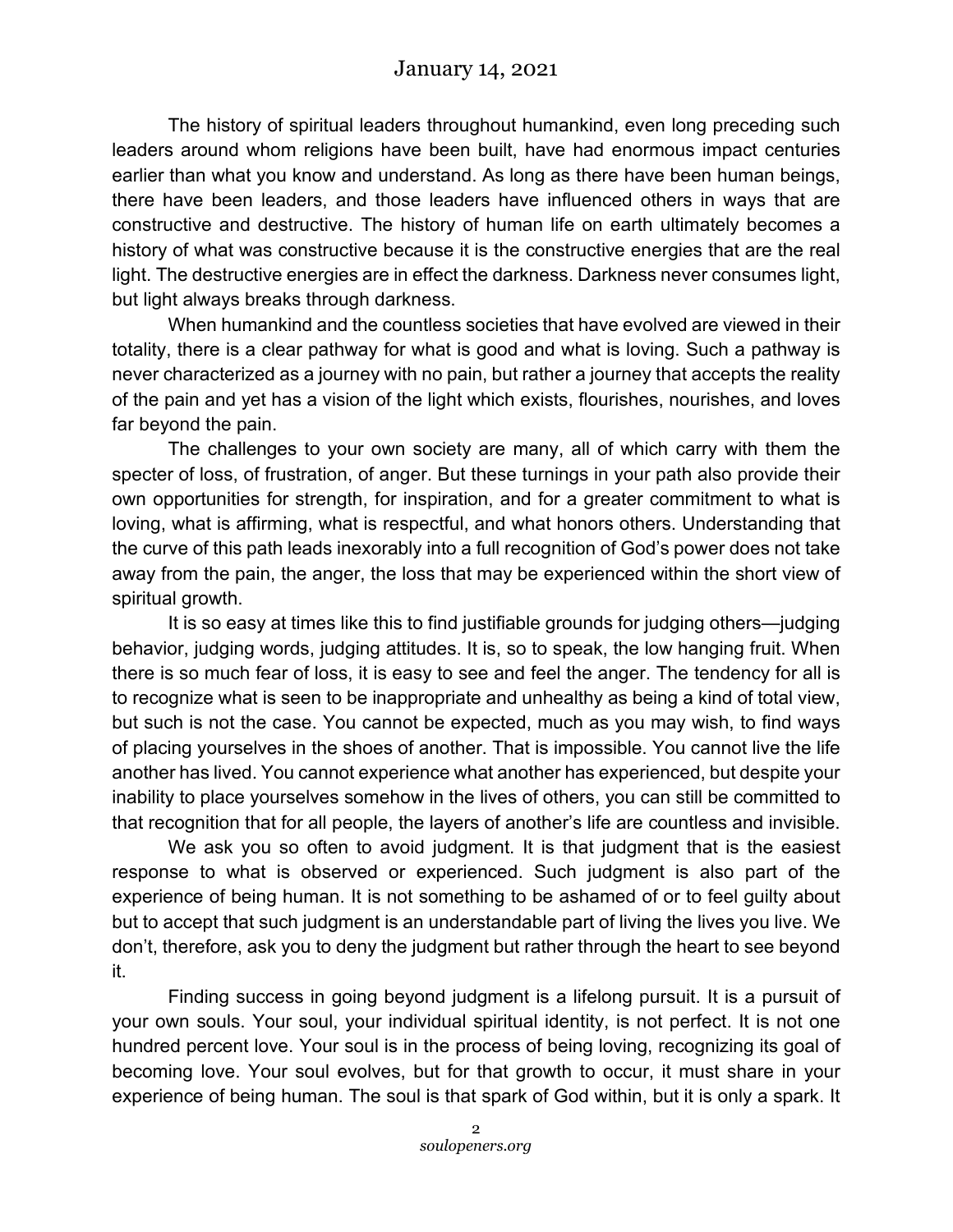is not the totality of God, but that spark unites the fire of spiritual recognition, of spiritual bonding one with another, of a spiritual vision that clearly sees God's presence, and it is a bonding that leads each of you on your paths, on your journey of becoming love.

We see your society. We see all societies growing through steps that are positive and learning from steps that are not, but in that experiencing of what is positive and what is good, and in the recognition of what is contrary to that, growth is achieved, individual growth, societal growth. And in those individuals, and in those leaders, in those multitudes of societies as they grow, humankind in the great arc of spiritual development moves ever more closely toward that totality of God that is love.

The events that lie before each of you are not the playing out of a scripted drama. They unfold. They are the response of leaders, those leaders in themselves responding to light or to darkness. As human beings become more sensitive to God's presence, the shift of energies will continue to move away from darkness and toward light.

What is your role in that drama? For each of you, the role is to be committed in your thoughts, in your prayers, and in your actions to all efforts that lift up the sacred value, the sacred essence, of all people, whether or not those you lift up express themselves in ways that you feel reflect the presence of the Spirit Center. It is not for you to judge them anymore than it is for those who hold different thoughts and values than you to be judgmental of you, and yet recognizing the presence of that judgment that travels in all directions, you find ways to commit yourselves to what exists beyond those judgments. You don't have full knowledge, and your judgments will be based on the knowledge you have. Accept that as part of being human, and when you can, step away and allow yourselves to stand beyond those judgments. Allow yourselves to exist beyond behaviors that you may feel are so destructive.

The events you have witnessed in recent days will find repetition throughout the course of human life in one setting or another. The peace that you seek is not the absence of that strife. The real peace is getting beyond the strife. Mitigate it when you can, but try to prevent what you see as a disintegration of sorts from incinerating your own commitment to spirit presence.

You are given human life to experience what happens in being human. You are given human life for the growth that takes place, the growth of spirit. It is through your exercise of commitment to God that your soul finds strength and direction. Your souls, of course, could evolve in their capacity to become love without the human experience, but such a growth that could take place would be diminished by that loss when separated from human life. Allow yourselves to experience what is painful, what causes fear, loss, and anger, and in acknowledging their place in human life, let them not cloud your perspective, your increased commitment to focus your energies to what lies beyond, what is good, what is loving, and what is the light.

You are blessed by that light. You are blessed when you acknowledge that even when there is darkness, the light is present, and that light brings an energy of its own that